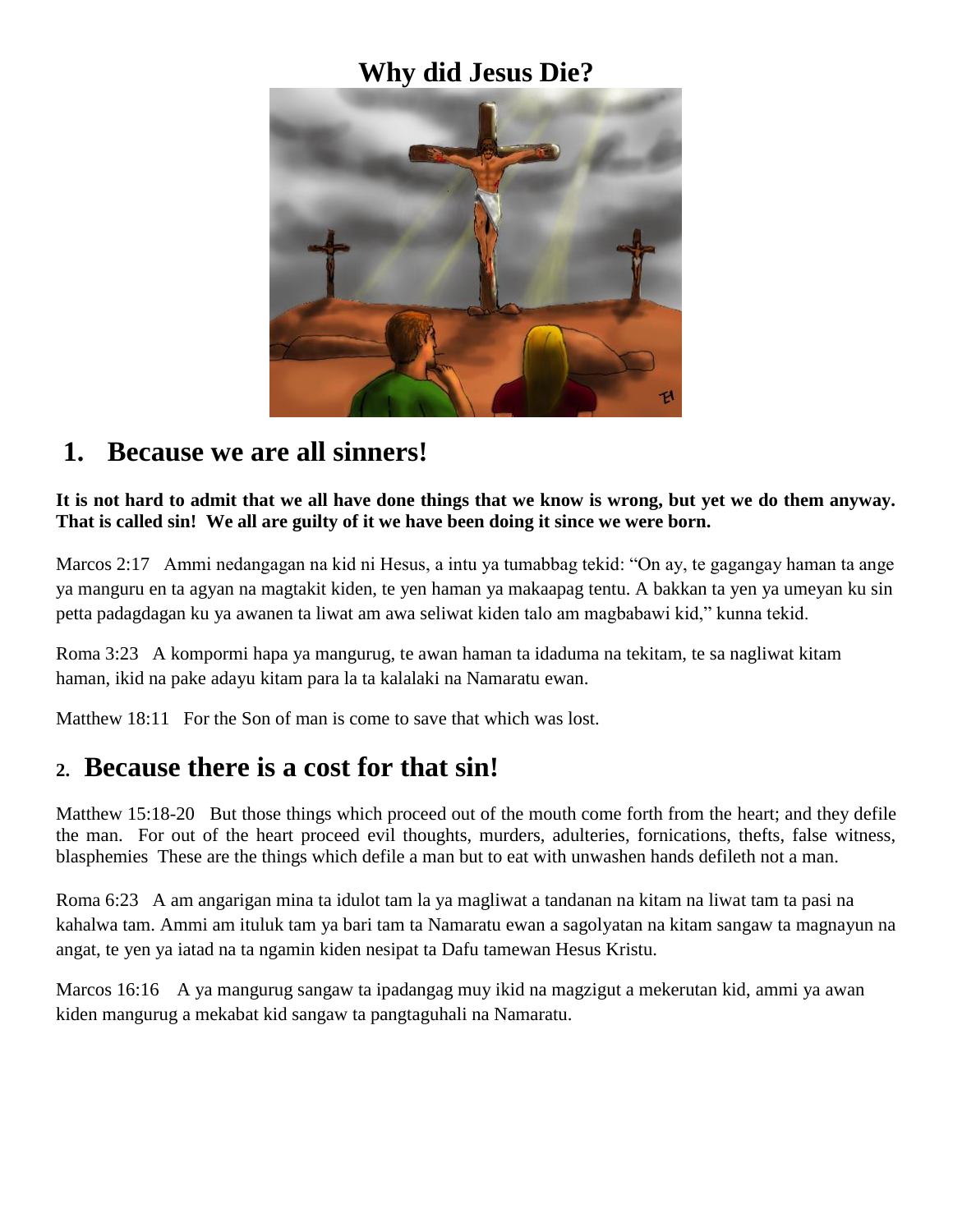

**There is a cost for that sin!**

# **3. Because Jesus died and paid for our sins on the cross!**

Matthew 1:21 And she shall bring forth a son, and thou shalt call his name JESUS for he shall save his people from their sins.

Roma 5:8 Ammi te Hesusen a sumagapil haman tekitam ta pagliwat tam para la tentu, a yen ya pakaitan tam ta pake iddukan na kitam na Namaratu.

Juan 3:16 A pake dakal mantu ya idduk na Namaratu ewan ta ngamin kiden tolay ta paglelehutin, te netuluk na ta masi ya mementu en anak na gafu ta liwat tam kiden, petta am ikatalak tam a awetam sangaw melogot am awa maatadan kitam hud la ta magnayun na angat.

Matthew 18:11 For the Son of man is come to save that which was lost.

## **4. Salvation is a free gift, not by good works. You must take God's word for it, and trust Jesus alone!**

Salvation is trusting and receiving Jesus Christ as your Savior. It's trusting in the fact that Jesus Christ died on the cross of Calvary to pay for your sins! It's realizing there is absolutely nothing whatsoever you can do to save yourself and *completely* trusting in Jesus Christ to save you! It's not any church that saves. It's not any baptism, not good works, not sacraments, not repenting, not praying through, not living a good life — **IT'S NOT ANYTHING YOU CAN DO!**

Apostles 4:12 A awan ta takwan na mangikerutan am bakkan te Hesus, te awan pulus ta takwan na neatad na Namaratu ewan ta ikatalak tam mina, petta mekerutan kitam," kun ni Pedru tekid.

Efeso 2:8-9 A bakkan mantu ta kalalaki tam ya gafu na pangikerutan na Namaratu tekitam, te allak la na tekitam gafu ta pangikatalak tam te Afu Hesus. 9 A bakkan hapa ta tarabaku tam ya gafu na nangikerutan na tekitam, petta awan na sangaw ta meparayag tam ta atubang na ewan.

Tito 3:5  A bakkan mantu ta tarabaku tam nga mappya ya gafu na nangikerutan na tekitam am awa allak na la tekitam, te binaggawan na kitam ta liwat tam kiden ta nepangzigut da tekitam ta danum, a nauli kitam neanak.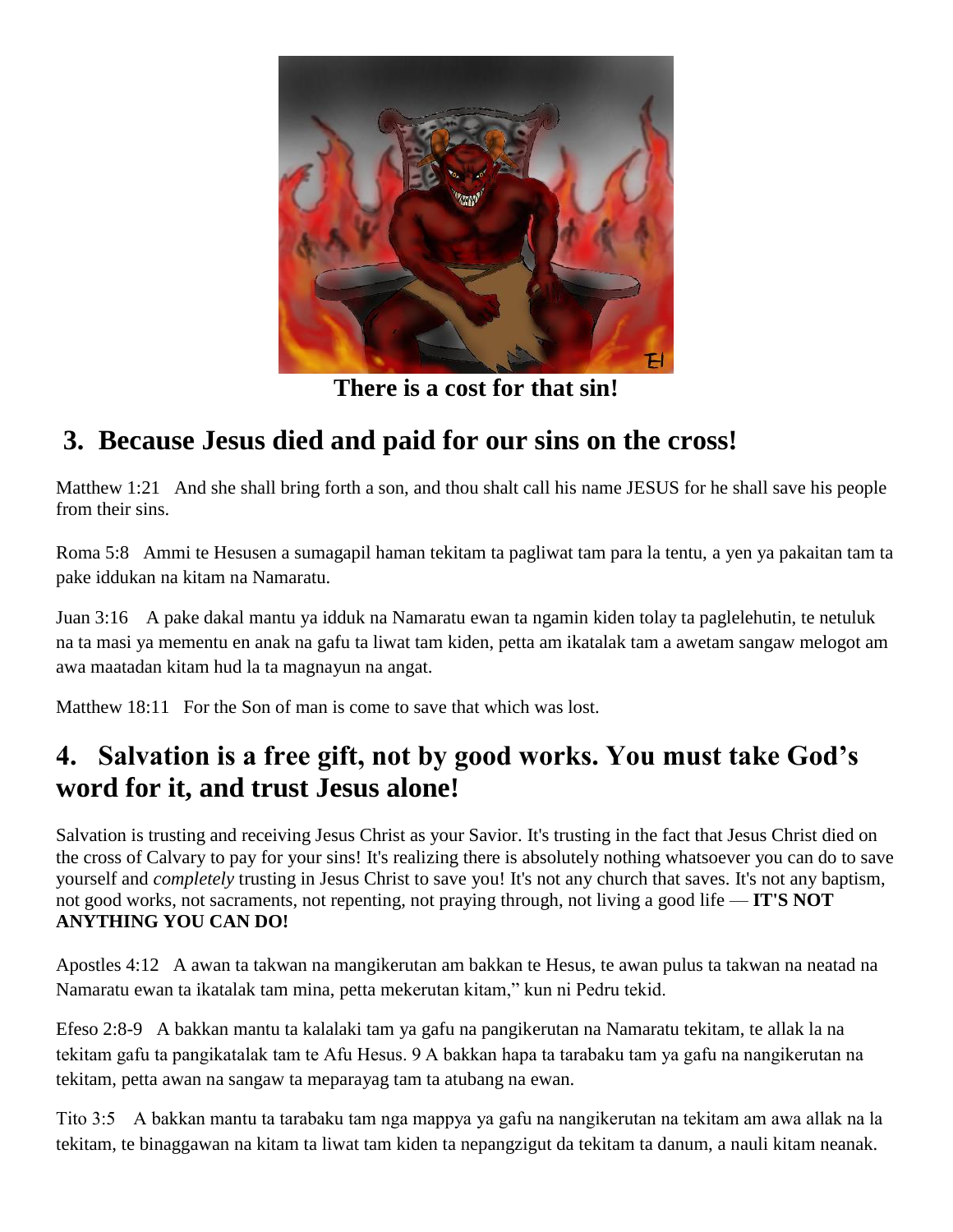# **5. We must put our faith and trust in Christ alone!**

Marcos 9:23 "Annum hud ibar am itta ya makkwak? Makkwak ngamin am itta ya pangikatalak mu teyak," kunna hapa ni Hesus tentu.

Marcos 1:15 "Ayanin ya arawen nga binida na aglavun kiden, te ittan ya dafu muy nga nekari na Namaratu. Ulin muy mantu ya gagangay muy, a kurugan muy na ya ipadangag kun tekamuy nga mappya," pakakin.

Markus 10:15 Verily I say unto you, Whosoever shall not receive the kingdom of God as a little child, he shall not enter therein.

Roma 10:9-10,13 Te am kurugan tam ta tinolay na Namaratu i Afu Hesus ta pasi na en, otturu ibosag tam ta intu hala ya dafu na ngamin a mekerutan kitam. Te ya pangurug na nonot tam ya ikwenta na Namaratu ta katunung tam, a am yen ya ibosag tam a ikerutan na kitam. te ya uhohug na hapa ta takday ha na surat a "Ya ngamin kiden makimallak ta Dafu tam ewan a ikerutan na kid," kunna hapa.



**Put your faith in Christ alone!**

*If you want to accept Jesus Christ as your Savior and receive forgiveness from God, here is prayer you can pray. Saying this prayer or any other prayer will not save you. It is only trusting in Jesus Christ that can provide forgiveness of sins. This prayer is simply a way to express to God your faith in Him and thank Him for providing for your forgiveness.*